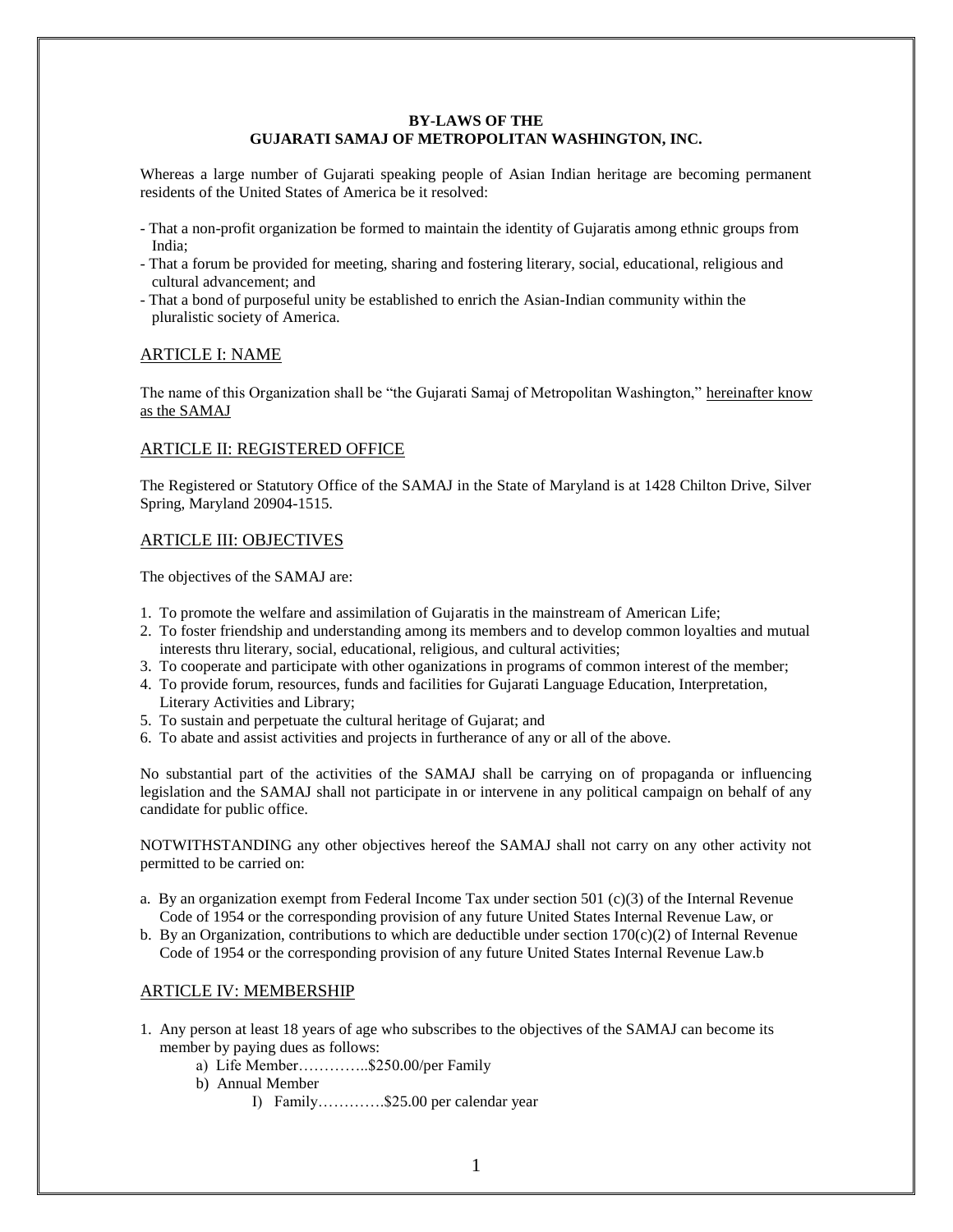II) Single…………..\$10.00 per calendar year

- c) Membership year shall be from January 1 through December 31.
- 2. Membership dues may be revised from time to time at the General Body Meeting by an ordinary majority of members present.
- 3. a) In the case of family(where Life or Annual) membership, the rights and privileges of membership are granted to the member, and his or her spouse, unmarried children of age 22 and under, and parents of the member or his or her spouse, all living in the same household, provided they are all registered at the time of becoming member or paying annual dues. Life membership is for applicant and spouse only and it is not transferable.
	- b) In the case of a single membership, the rights and privileges of membership restricted to the person paying the dues.

c) In case of death of any life member, membership will be transferred to surviving spouse with proper documentation.

- 4. New members paying the membership dues after the date of eligibility to vote in the December election, shall inure the benefit of membership to the calendar year that follows.
- 5. Honorary Membership may be conferred upon any individual who has made an outstanding contribution to any field in adherence of the objectives of the SAMAJ by the two third vote at the General Body Meeting. An honorary member shall be entitled to all the privileges of membership except that he may not vote or hold any elective office.

# ARTICLE V: OFFICIAL YEAR

Calendar Year from January 1, to December 31 shall be the official year of the SAMAJ

# ARTICLE VI: EXECUTIVE COMMITTEE

1. Structure: All the activities of the SAMAJ shall be organized, managed and carried out by they Executive Committee comprising of:

President Vice President Treasurer Joint Treasurer Secretary Joint Secretary Ten Members – at – Large

2. Term of Office: The term of office of the President and Vice President shall be one year. The retiring Vice President shall succeed to the office of the President.

The Treasurer, Joint Treasurer, Secretary, and Joint Secretary shall hold office for one year. There is no limit to the number of times a member may be elected to these offices except that no incumbent may be reelected to his office more than once.

The Member-at-Large shall remain in office for two years. Five of the ten members shall retire every year and be replaced by the newly elected members.

3. Election: The Vice President, Treasurer, Secretary, Joint Secretary, and Five Members at Large shall be elected every year on or around the second Saturday of preceding December by secret ballot at the last entertainment or like Program for the year. The following rules shall govern the eligibility for voting, nomination and candidacy: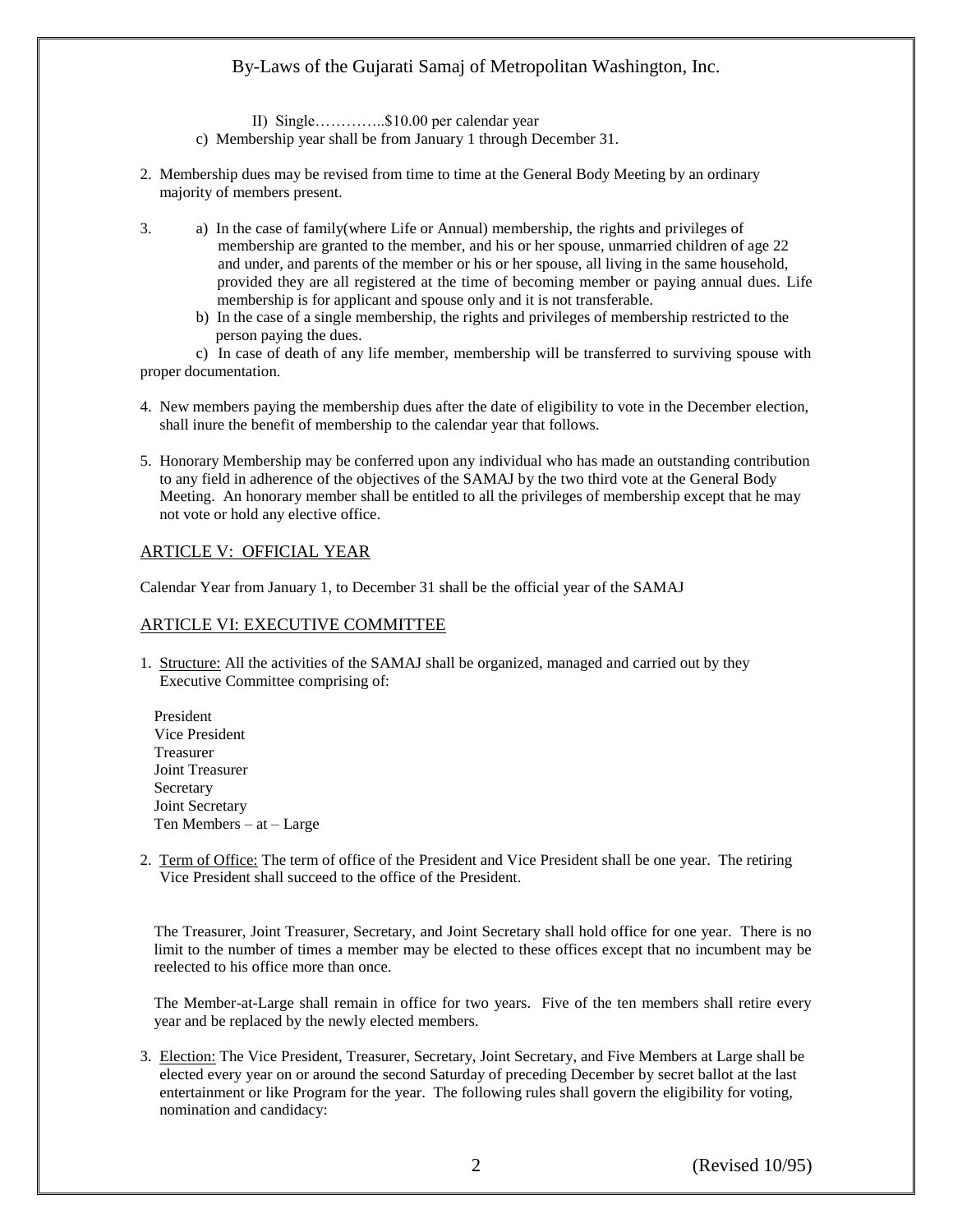- a. Voters: Member shall be eligible to vote provided the membership dues are paid before November 1. in the case of family membership, only member and his or her spouse shall be eligible to vote and provided the membership dues are paid before November 1..
- b. Candidates: Any member who meets the following requirements shall be eligible to contest.
	- i. Membership dues must have been paid before November 1st.
		- ii. Member must have established residence in the Metropolitan Washington, D.C. area at least of July 1.
		- iii. If there is no nomination for any position on the Executive Committee than member who meets the requirements of candidates will be drafted to fill the position by draft committee.

Further, no more than one member is a family can be nominated for the Executive Committee. Members of the Election Committee and their family members are not eligible to contest for any office. Except youth committee.

If a member submits more than one nomination form to be considered for the position in the next year's committee fee of \$10 should be charged and must be payable by check or money order.

Member submitting nomination form for Vice President must be Life Member of SAMAJ and should have worked in the executive committee for minimum of 2 years during previous 5 years and must have served at least for one year in position of secretary, joint secretary, treasurer or joint treasurer within last two years.

#### c. Nominations:

- i. Any two members eligible to vote may nominate any other member eligible to contest.
- ii. In case, there are not enough nominations to contest required positions than the following procedures shall govern:

A draft committee of five members, comprising of Managing Trustee, President, and three members of election committee shall be activated. The Managing Trustee shall act as the chairman. The committee shall draft members who are eligible to be Candidates to fill required positions. Persons thus nominated shall be declared elected with full rights and privileges.

- d. Dual Candidacy: Any member may file nomination and contest for more than one office; however,
- if elected for more than one offices, the election committee shall declare him or her the winner of the

higher office per order enumerated in Clause 1 above and void the election to the other offices and declare the next contestant as winner to such office.

4. Transition: The newly elected Executive Committee shall take official charge at the annual general body meeting which shall be held on or around the first Saturday of February. The period between the election and the annual general body meeting shall be the transitional period during which the outgoing officers shall orient and brief the newly elected officers.

Vice President should get approval from current committee for following 1st quarter event. Incoming president can receive seed money of \$3000 by first week of January to open new account and balance of seed money can be provided during Annual General Body meeting.

### Annual Operating Budget:

Operating Budget for each year shall be \$10,000 and shall be available to the new executive committee at the beginning of their term.

5. Meeting and Quorum: The Executive Committee shall meet at least once every two month. The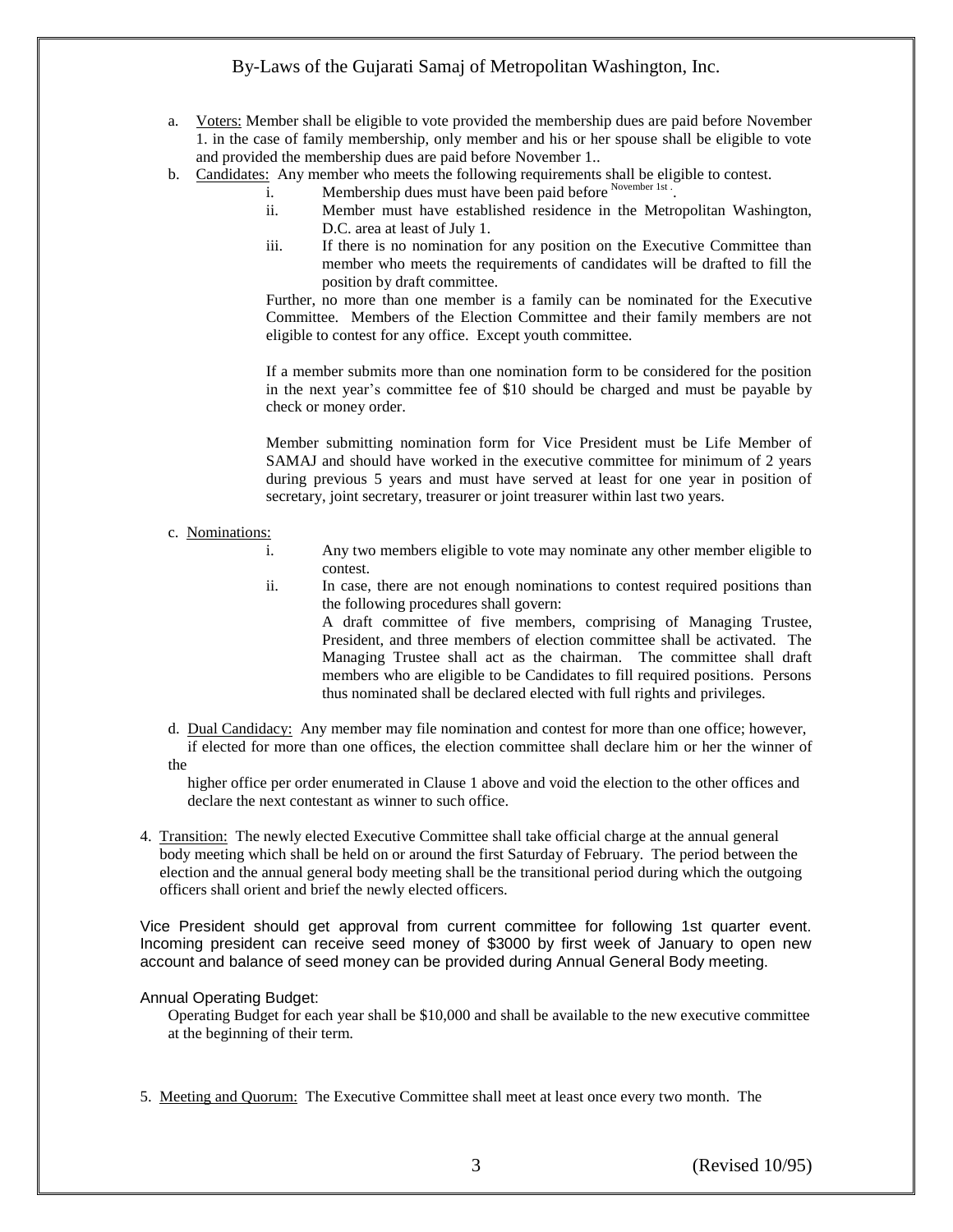majority of the members present shall constitute a quorum. In case the quorum is not present the meeting shall be adjourned to a time up to one hour from the scheduled time of the meeting so that the quorum could be present. If the quorum is still not present, then the meeting shall automatically adjourn to a suitable time.

Any member of the SAMAJ may attend the regularly scheduled Executive Committee as an observer, however the onus to find out about the time and place shall rest with the member.

The Joint Secretary shall keep the minutes of the meetings and distribute them all the Executive Committee members, Trustees and Controller by mail. The minutes shall be approved at the next Executive Committee meeting with amendments (if any) and shall form part of the permanent record of the SAMAJ.

6. Vacancies: Any member not attending three consecutive Executive Committee meetings without prior written intimation shall be deemed to have resigned from the Executive Committee. The Executive Committee shall fill all the vacancies whether by resignation or otherwise for the balance of the tenure of the Executive Committee except for the vacancy of the President which shall automatically pass on to the Vice-President – for the unexpired term of the Vice-President plus one year. Whenever a Vice- Presidency vacancy is filled by the Executive Committee the Vice President so nominated shall be known as Vice-president Pro-Tempore with all the powers and privileges of a Vice-President except the right to automatic assumption of Presidency at the turn of the year. In case the Presidential vacancy occurs when the Vice-President Pro-Tempore is in office, the Vice-President Pro-Tempore shall assume the Presidency as an acting President up to the annual general body meeting of February to be replaced

by

the President elected at the preceding December General Election.

7. Honorary Membership: An honorary, non-voting membership to the Executive Committee for a period of five years may be conferred on any member to recognize his valuable services to the SAMAJ. This honorary membership shall be conferred by a two third vote at a general body meeting provided the Joint Secretary has received a petition to that effect with the signature of at least 100 members of the SAMAJ (at the rate of one per family) and the consideration of such a petition is a definitive item on the agenda of the general body meeting.

### ARTICLE VII: DUTIES AND RESPONSIBILITIES OF THE OFFICERS

1. President: President shall be the Chief Executive Officer of the SAMAJ. He/She shall preside over the meetings of the Executive Committee. He/She shall have general and active management of the business of

 the SAMAJ. He/She shall be an ex-officio member of all the committees, sub-committees and the Board of

 Trustees and shall have the general powers and duties of supervision and management usually vested in the officer of President of a Corporation. *He or she shall be responsible for getting the accounts audited by the Auditors and annual tax return(s) filed by May 15 following the end of the reporting* 

*period.*

President shall submit income and expense account for each event to Comptroller and Managing Trustee within 30 days of the event completion.

 Executive Committee meetings in the absence of the President. The Vice-President shall be an ex officio member of the Board of Trustees.

3. Treasurer: Treasurer shall be responsible for collecting membership dues and receipts and shall disburse

<sup>2.</sup> Vice-President: Vice- President shall be responsible to coordinate the activities of various committees. He/She shall be responsible for the growth of membership and public relations. He/She shall preside over the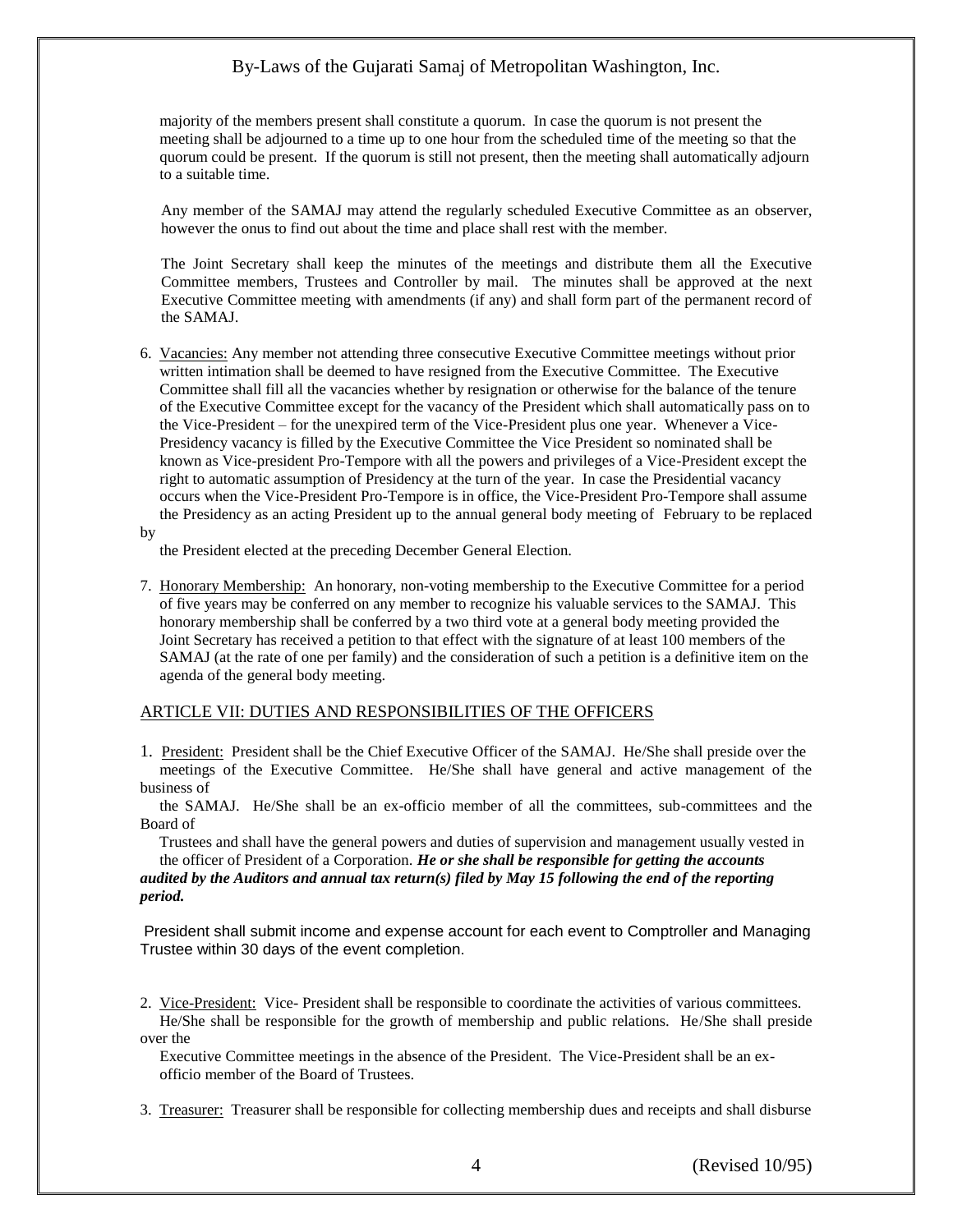all sums authorized and payable by the SAMAJ. He/She shall exercise budgetary control and report financial status to the Executive Committee from the time to time. He/She shall maintain all relevant records

 and prepare annual Statement of Accounts *in coordination with the SAMAJ Controller. He or she shall follow, at a minimum, the requirements set forth in the Guidelines for the Treasurer, as incorporated herein*. He/She shall get the accounts audited by the Auditors for the

 presentation to the Annual General Body Meeting. *He or she shall be responsible for getting the accounts audited by the Auditors and annual tax returns(s) filed by May 15 following the end of the reporting year*.

Treasurer in coordination with President shall submit income and expense account for each event to Comptroller and Managing Trustee within 30 days of the event completion.

The treasurer shall be an ex-officio member of the

Board of Trustees.

4. Joint Treasurer: Assist the Treasurer in collecting membership dues and receipts and assist in disbursing all the sums authorized and payable by the SAMAJ. Assist the Treasurer in preparing budget and reporting financial status to the Executive Committee. He/She shall assist the Treasurer in maintaining all

 relevant records and preparing annual Statement Accounts. He/She shall assist the Treasurer in getting the

accounts audited by the Auditors.

5. Secretary: Secretary shall be responsible for initiation and presentation of major plans and activities. He/She

shall carry on all correspondence and publicity for the SAMAJ.

6. Joint Secretary: Joint Secretary shall be responsible for issuing notices of meetings with proper agenda, take notes of the proceedings at meetings, and keep minutes of all meetings of the SAMAJ. *He or she shall forward a copy of all notices of meetings, agenda, minutes of meetings, and any other notes of official SAMAJ proceedings to the Comptroller*.

# ARTICLE VIII YOUTH COMMITTEE

- 1. STRUCTURE: Member younger than 24 and the children, brothers, and sisters of the member between ages 12 and 24 shall elect a youth committee compromising of a convener and four members at the election to be held on or around the second Saturday of December.
- 2. Electorate: The Executive Committee shall assign one of its members to assist the Election committee in compiling the electorate of youth members. All prospective youth members or the parents of the youth members shall furnish the relevant details of name, date of birth, etc., at the time of becoming member or paying annual dues.
- 3. Objectives: Youth Committee shall provide leadership in organizing youth activities. The committee shall meet from time to time to formulate programs of youth interests. The Convener shall coordinate their activities with the executive committee and shall present budget incidental to the youth activities.

# ARTICLE IX: GUJARATI INTERPRETATION BOARD

The President in consultation with the members shall appoint a "Gujarati Interpretation Board comprising of a Chairman and at least two members to help members, non members. Public Institutions and Government & Quasi Government Agencies in Authoritative Interpretation, Translation and Transliteration of or into Gujarati Language.

# ARTICLE X: ASSETS AND LIABILITIES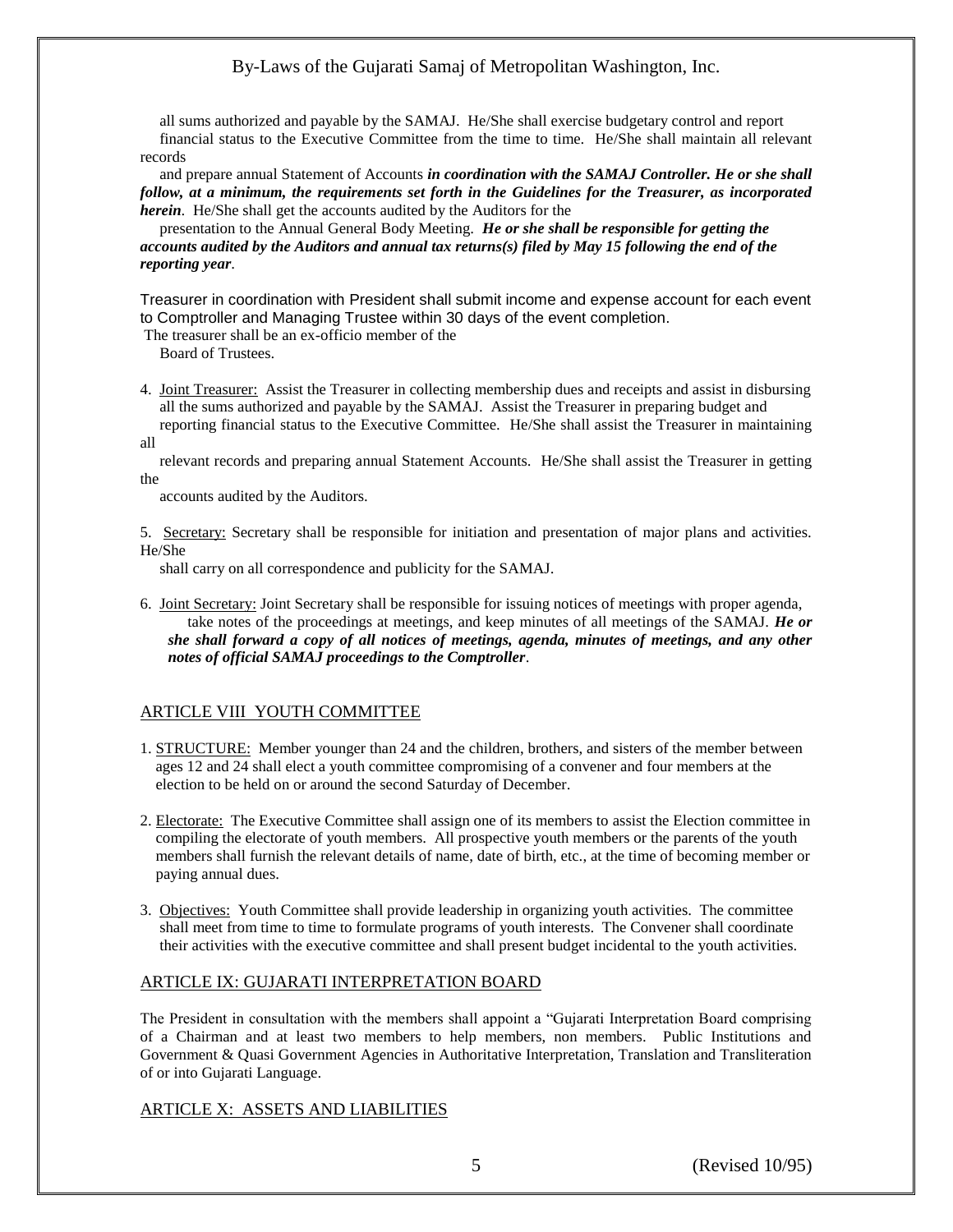Assets and Liabilities of the SAMAJ shall be administered by a Board of Trustees. No Trustee shall, however, be personally held responsible for any liability of the SAMAJ unless he was culpably negligent.

The Board of Trustees and Controller shall administer cash funds in excess of annual operating budget*.* All Samaj CDs and other account should have at least 1 signature of the current trustees or comptroller.

Comptroller should provide trustees with Samaj CD and other account info atleast 2 times a year July and January.

Out going president to give to incoming president, trustees and comptroller the complete list of assets during Annual General Body Meeting.

Current operating account - outgoing president to close and transfer funds into CD by March if there is any balance.

### ARTICLE XI: BOARD OF TRUSTEES

1. Structure: The Board of Trustees of the SAMAJ shall consist of at least seven Trustees.

- a. Elected Trustees: There shall be four Elected Trustees. Each Trustees shall hold office for four years. One of four Trustees shall automatically retire every year in rotation. Only one new Trustee shall be elected each year at the annual general body meeting to replace the retiring Trustee. Any retiring Trustee may seek reelection as a Trustee. The Election Committee shall administer the election of a Trustee. Not more than one member in a family may be elected to serve on the Board of Trustees and/or the Executive Committee at any given time. Also, no elected member of the Board of Trustees shall be a member of the Executive Committee.
- b. Ex-Officio Members: The President, Vice President, and Treasurer of the SAMAJ shall be the Ex-Officio Member of the Board of Trustees.
- c. Contributing Trustees: In recognition of the substantial financial contribution the board of Trustees may coopt additional contributing Trustees for a four- year term. The cooption of odd number Trustees shall be deferred until the eligibility of an additional contributors that only an even number of Trustees are coopted at a time.
- 2. Managing Trustee: The Senior-most Trustee shall be the Managing Trustee. The Managing Trustee shall preside over al the general body meetings.

Comptroller and Managing trustee will be responsible to publish the draft account to Samaj members every 3 months.

3. Vacancies: The Executive Committee shall fill any vacancy for the balance of the tenure of the vacant Trusteeship due to resignation or otherwise.

### ARTICLE XII: ELECTION COMMITTEE

An Election Committee consisting of a Chairman and two members and one alternate shall be elected at the annual general body meeting to conduct the election including but not limited to receiving nominations, preparing ballots, supervising elections, counting of votes, and declaration of results.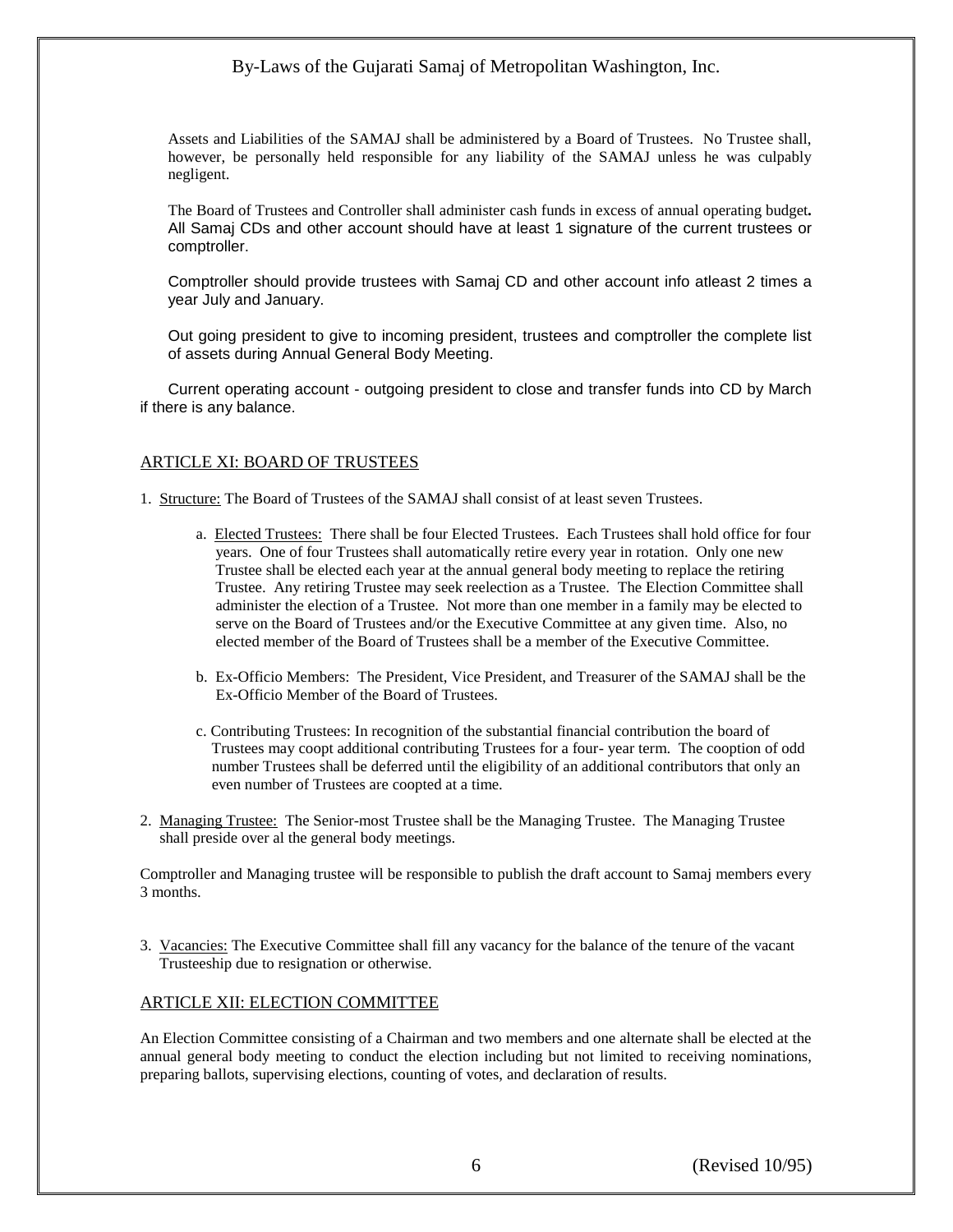The decision of the election committee shall be final in all respect except when there is a conflict between this constitution and any directive of the Election Committee the provisions of this constitution shall prevail.

The Election Committee shall fill any vacancy in the committee by activating the alternate member and simultaneously appointing a new alternate member.

The election committee family members shall be ineligible to contest for any position in the year their member was nominated. Even if that member resigns from the election committee position for that year their family will be ineligible to contest/apply for any position for the following year. Election committee member can provide resignation to Election committee chair. Election committee chair can provide their resignation to Managing Trustee. Only Draft committee will be able to appoint election committee chair to complete remaining term.

### ARTICLE XIII: GENERAL BODY MEETINGS

- 1. Annual General Body Meeting of the SAMAJ shall be held on or around the first Saturday of February with a prior written notice of at least 15 days. The following business shall be transacted at the Annual General Body Meeting:
	- a. Approval of minutes of last General Body Meeting;
	- b. Approval of annual Report and the audited Statement of Accounts;
	- c. Election of a Trustee and Election Committee;
	- d. Appointment of an Auditor and an alternate Auditor;
	- e. Formal Statement as to the change of administration and the Inauguration of the new President and Executive Committee.
	- f. Any other matter brought forward with prior notice.

g. Out going president to give to new president, trustees and comptroller the complete list of assets during Annual General Body Meeting.

- h.
- 2. Special General Body Meeting may be held at the instant of the resolution of the Executive Committee or a petition with signatures of at least one third members or 100 members of SAMAJ. A prior written notice of at least 11 days with the agenda of business to be transacted shall be mailed to all members.
- 3. The Managing Trustee shall preside over all the General Body Meetings held during his term of office. In the absence of the Managing Trustee any other member who is not holding any elective office shall be elected to preside by the members present.

4. The Quorum for a General Body Meeting shall be constituted by the presence of twenty five members. In case the Quorum is not present the meeting shall be

 adjourned for thirty minutes for the Quorum to be present. If the Quorum is still not present, then the meeting shall automatically adjourn to a time at least twelve days and not more than thirty days after the meeting date. In case of such an

 automatic adjournment the Joint Secretary shall provide a notice of the date and time and the place of the adjourned meeting

by mail, postmarked at least 11 days prior to the meeting.

# ARTICLE XIV: SEMI-PERMANENT OFFICES

**Registered Agent:** The person residing at the registered office in Article II shall be the Registered Agent of the SAMAJ. The Board of Trustees may change the Registered Office at their discretion. Consequently, the Registered Agent will also be changed. Until then the Registered Agent shall be holding the office in continuity. The yearly change of administration will not change his or her status.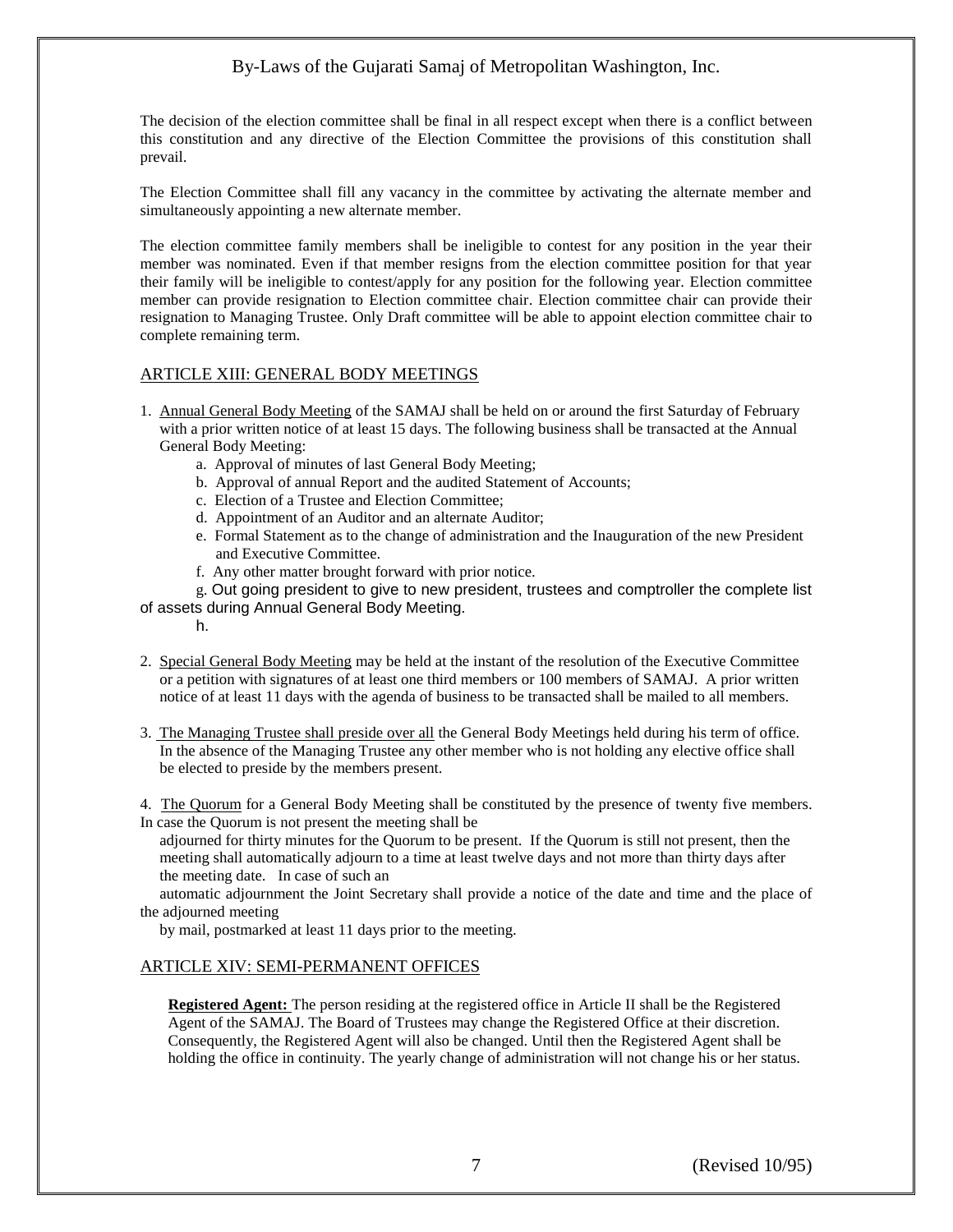**Comptroller:** The Board of Trustees shall appoint an honorary Comptroller for a term determined by the Board of Trustees. The incumbent should be a life member of the SAMAJ and should be a professional Accountant (preferably a Certified Public Accountant) domiciled in the State of Maryland. It will be the primary responsibility of the Comptroller to keep all the permanent records and books of the SAMAJ. The Comptroller shall, in coordination with the SAMAJ Treasurer, get the accounts audited by the auditors. The Comptroller shall prepare and file the SAMAJ tax returns. The Comptroller shall assist the Board of Trustees in maintaining the investment portfolio of the funds of the SAMAJ and act as the Treasurer of the permanent funds controlled by the Board of Trustees. The Comptroller shall have joint signatory authority to operate the Bank Account(s) of the SAMAJ.

Comptroller should provide trustees with Samaj CD and other account info atleast 2 times a year July and January.

Comptroller and Managing Trustee will be responsible to publish the draft account to Samaj members every three months.

### ARTICLE XV: FINANCIAL TRANSACTIONS

- 1. All financial transactions shall need an approval of the Executive Committee, however, in case of necessity the Secretary may incur expenditure up to \$100/- and the President may incur expenditure up to \$250/- without the prior approval.
- 2. The President, Secretary or Treasurer shall individually or jointly operate any Bank Account of the SAMAJ. The Executive Committee may stipulate specific requirement and manner in which the account/s shall be operated.
- 3. Any Expenditure, not related to normal activities of the Samaj, of \$1,000/- and above shall have the prior approval of the Board of trustees.

# ARTICLE XVI: BENEFITS

No parts of the net earnings of the SAMAJ shall inure to the benefit of or be distributable to its members, officers or trustees, however, this provision shall in no way prevent the institution of merit scholarship or award for educational, literary and artistic endeavors of the members and their children.

### ARTICLE XVII: DISSOLUTION

In the event of the dissolution, the Assets of the SAMAJ remaining after the satisfaction of the Creditors shall be disposed off by the Board of Trustees exclusively of the attainment for one or more objective of the SAMAJ in such manner, or to such organization's organized and operated exclusively for charitable, educational or literary purposes as shall at the time qualify as an exempt organization under section 510 (c)(3) of the Internal Revenue code of 1954.

# ARTICLE XVIII: AMENDMENT TO THE CONSTITUTION AND BYLAWS

Amendment may be initiated either by the action of the Board of Trustees, or the Executive committee or one third voting members or one hundred members(at the rate of one per family). The Notice of any meeting at which the amendment will be considered shall include the full text of the proposed amendments. Amendments shall be approved by a two thirds majority of members present at the general body meeting at which a Quorum is present. Amendment so approved need not be the verbatim copy of the original amendment proposed advised to the members.

Constitution changes will be effective immediately unless specified in the change. Also changes should be notified to members in upcoming publication.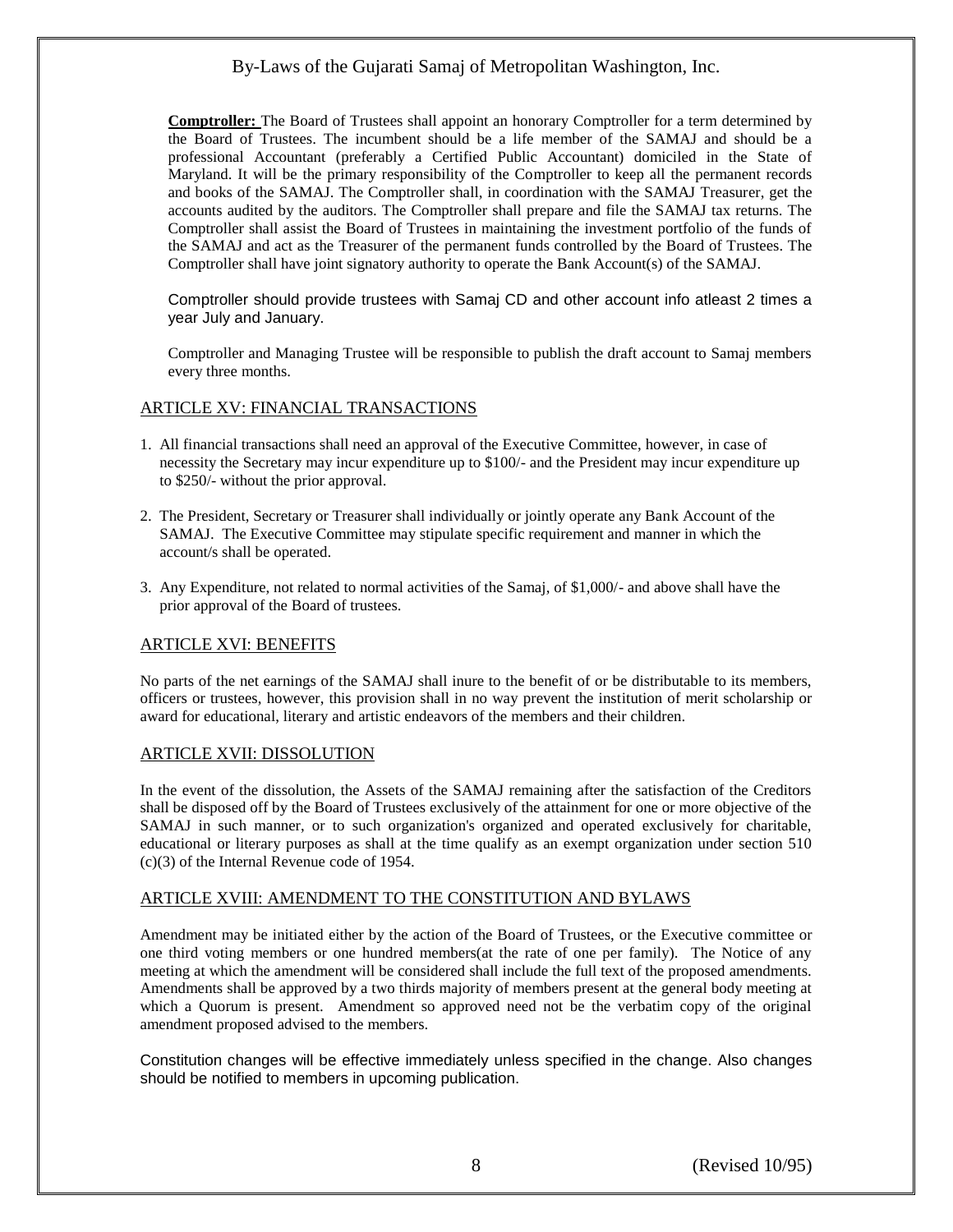Notification to Samaj members via electronic notifications (email/Samaj website) is valid including current Samaj Constitution and future updates, AGB notification, Executive committee meeting notification, Account information etc. This supercedes all other notification requirements in this constitution.

# ARTICLE XIX: FORCE AND EFFECT

This consortium is subject to the provisions of the laws of the State of Maryland and the SAMAJ's Certificate of Incorporation. If any provisions in this constitution is inconsistent with a provision in the State Statutes or the Certificate of Incorporation, the provision of the State statues or the Certificate of Incorporation shall govern.

Whenever there is a reference to a masculine gender it should be construed to read masculine or feminine gender or both.

# ARTICLE XX: TRANSITION

Amendments approved at the Special General Body Meeting of Saturday, October 7, 1995 will be effective as follows:

- A. The Amendment to Article IV-Membership, Clause 3(a) changes to the definition of "Family" membership will be effective for calendar year beginning January 1, 1996.
- B. The Amendment to Article VI-Executive Committee, Clause 3(a)-changes to the voting privileges will be effective for calendar year beginning January 1, 1996.
- C. The Amendment to Article IV-Membership, Clause 1(a) Life Member Dues for the Calendar Year 1996 will be \$201 per Family.
- D. The Amendment to Article IV-Membership, Clause 1(b)- Annual Member Dues will be effective for membership year beginning September 1, 1996.
- E. For the membership period from January 1, 1996 through August 31, 1996 the Membership Dues will be as follows:

Annual Member

- I) Family………….\$10.00
- II) Single…………..\$ 5.00
- F. All other changes are effective October 7, 1995.

The provisions of this article are self-limiting as to their applications.

### ARTICLE XXI: AUDIT

Per IRS form 990 or 990EZ, if charitable contributions are at least \$200,000 but less than \$500,000, a copy of a financial Review performed by an independent CPA or if charitable contributions are at least \$500,000 a copy of financial Audit performed by independent CPA is required. Based on the instructions, it implies that if charitable contributions are less than \$200,000 then no financial review/audit by an independent CPA is required. However, an independent CPA of Samaj should issue a compilation report, which is a set of un-audited financial report signed by them.